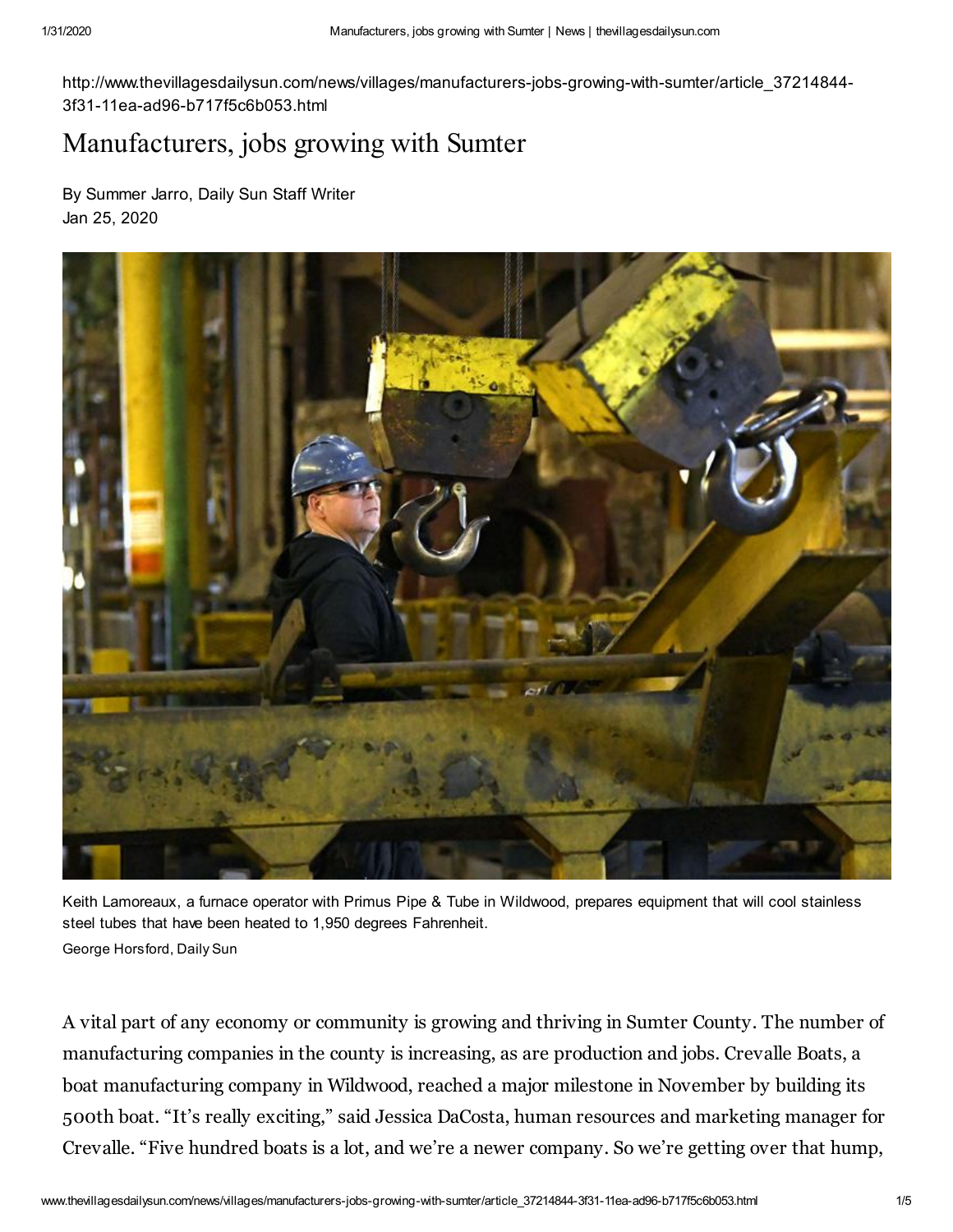and people are looking at us differently and seeing us as competition." Along with the milestone, the company has added jobs. Crevalle has 33 employees and expects to add more in the future. When it started in 2014, there were only five employees.

Crevalle is just one of a substantial number of manufacturing companies Sumter County has added in the past decade.

There were 58 manufacturing establishments in the county as of 2019, an increase of about 35% from 2009 when there were only 43, according to the U.S. Bureau of Labor Statistics.

These companies produce items for a wide array of industries, such as food and beverage, recreation, transportation, electronics and machinery, which help communities like Sumter County.

"Manufacturing is the backbone of our community," said Christian Davidson, director of marketing and communications for the Manufacturers Association of Central Florida.

More than 20,000 manufacturing businesses call Florida home, according to the MACF.

Crevalle, along with Primus Pipe and Tube and Great Southern Wood Preserving, are manufacturing establishments that reflect the trends manifesting themselves in Sumter County. The companies are seeing job growth, producing more goods and going through expansion projects.

"We are seeing manufacturers place a greater focus on automation in their processes, as well as expand at their existing facilities rather than a new location," said Jada Glover, Sumter County economic development specialist. "With the rise of local distribution centers, there is also an emphasis on local production to meet the growing needs of the region."

Manufacturing businesses are vital to the economy. Every \$1 of manufactured goods produces \$3.60 in other sectors, according to FloridaMakes.

And Sumter is producing and selling more of its manufactured products.

Manufacturers in the county reported about \$285 million total manufacturing sales produced for the first 10 months of 2019, which ended Oct. 31.

For the first 10 months of 2010, there were about \$131 million in total manufacturing sales, according to Florida Department of Revenue data.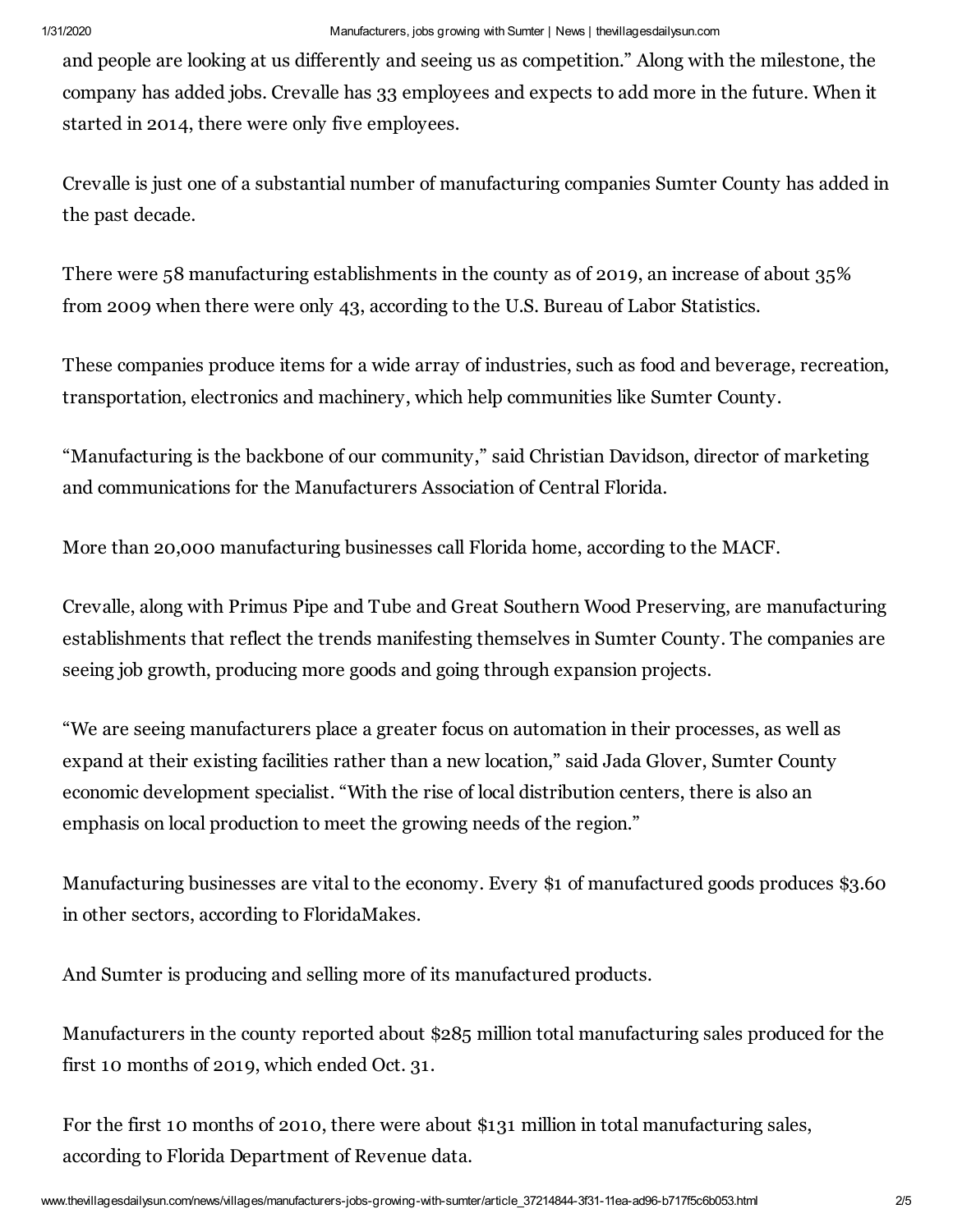"Sumter County embraces the expansion of this industry because it provides diversification of the tax base for sustainable growth," Glover said. "The largest capital investment and job growth in manufacturing stem from our existing industries expanding."

There was a 10% increase in manufacturing jobs in the last decade, with 1,174 manufacturing employees in Sumter County in 2018. In 2009, there were 1,065 manufacturing employees, according to the BLS.

Crevalle is starting to produce another model of boat for consumers to purchase.

The company specializes in making a 24-foot model and two 26-foot models, and in February, the company will release its new 33-foot boat model at the Miami International Boat Show.

"The 33-foot boat will put us into a different market than we are right now," DaCosta said. "It will definitely help us grow, which in turn will create more jobs. We will have a whole line available."

In the past year, Crevalle Boats' employment rate has stayed relatively the same, but with the addition of new model, the company expects to add about five more employees and grow from there.

The company has spent the last year more focused on increasing efficiency than job growth. It has worked on cutting down the amount of time it takes to work on putting together a boat, DaCosta said.

Great Southern Wood Preserving in Lake Panasoffkee is expanding its pressure-treated lumber manufacturing operation.

The company is working on an expansion project that will add an 85,000-square-foot building to an additional treatment facility for the company's YellaWood brand products.

A 63,000-square-foot storage building also will be added, and the company has expanded its distribution area, said Jarrod Myers, general manager for Great Southern Wood Preserving.

Work on the expansion project began at the beginning of 2019 and is expected to be finished and be in use in the spring.

"The expansion will allow us to more efficiently handle current demand, will provide added capacity to accommodate increased demand, and will give us increased flexibility to better service our customers' needs when the next major weather event like Hurricane Irma strikes our state," Myers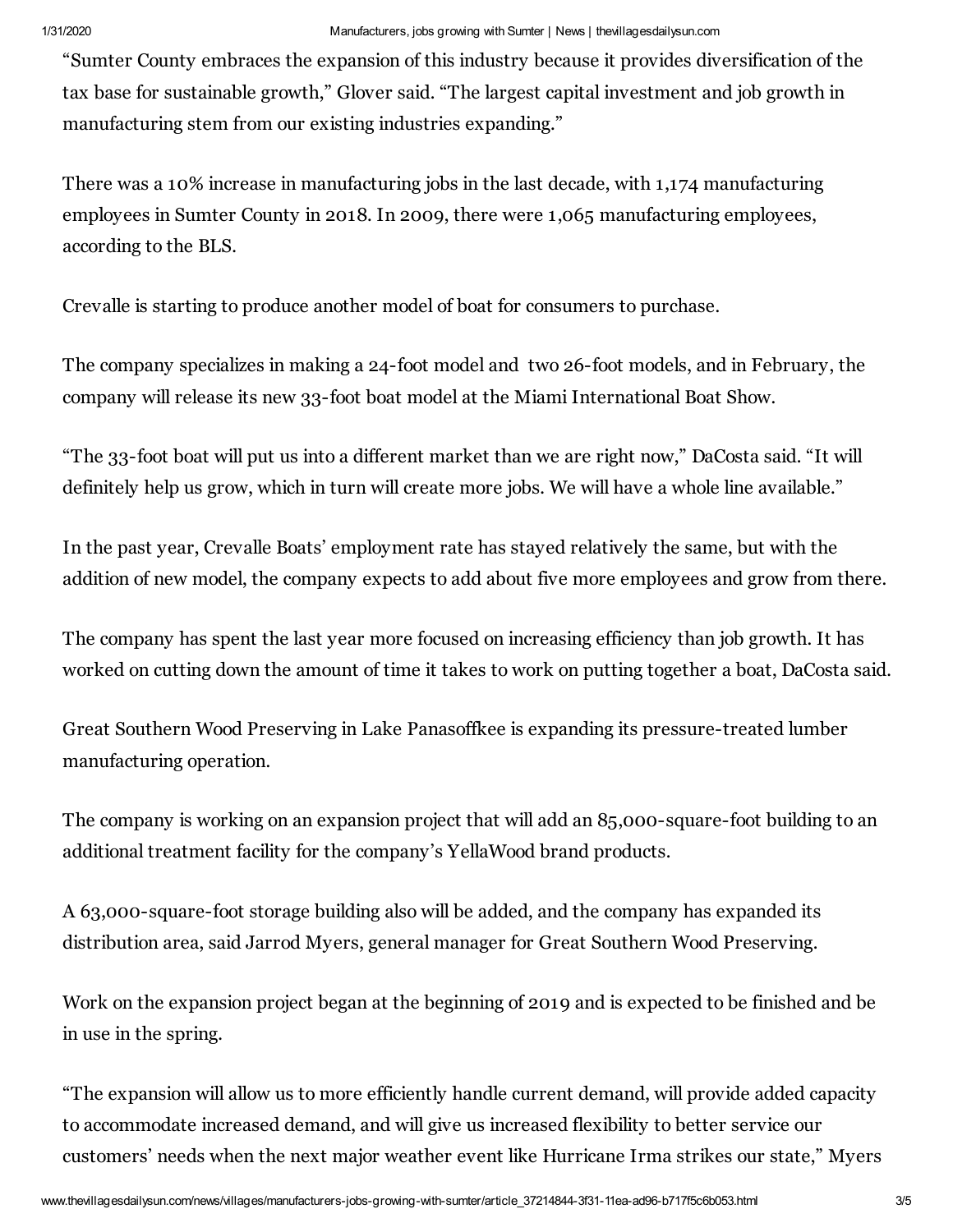said.

The company provides services linked to construction and remodeling, which is in demand especially after a major storm hits an area.

Great Southern Wood also has increased its production in the last decade.

In 2019 about 12,000 truckloads of the company's products were shipped, an increase from 7,000 truckloads in 2010.

The company's volume of employees also has grown. Today, there are more than 100 employees, up from 50 in 2010.

Primus Pipe and Tube in Wildwood has invested about \$30 million in an expansion project for its stainless pipe and aluminum operations.

Construction is underway to build a 140,000-square-foot building next to the manufacturing company's plant. Forty-thousand square feet will be used for manufacturing and the other 100,000 square feet will be used for warehouse jobs.

The company began the project at the beginning of 2019 and expects to have a ribbon-cutting to celebrate the opening of the new building by the end of the second quarter of this year, said Kris Podsiad, vice president and general manager of Primus Pipe and Tube.

With the expansion project, the company expects to see job growth. It should bring in about six new jobs, Podsiad said.

In 2019, there was a reduction in staff because several people retired or moved to other jobs, but the company has had a steady increase through the years.

Primus Pipe and Tube has seen about a 10% increase in jobs at their own company in the last five years. They don't see 2020 as being their strongest year but the start of more growth for the company.

"We'll see improvement from 2020 and beyond," Podsiad said.

The outlook for manufacturing businesses in Sumter County in 2020 is continued growth.